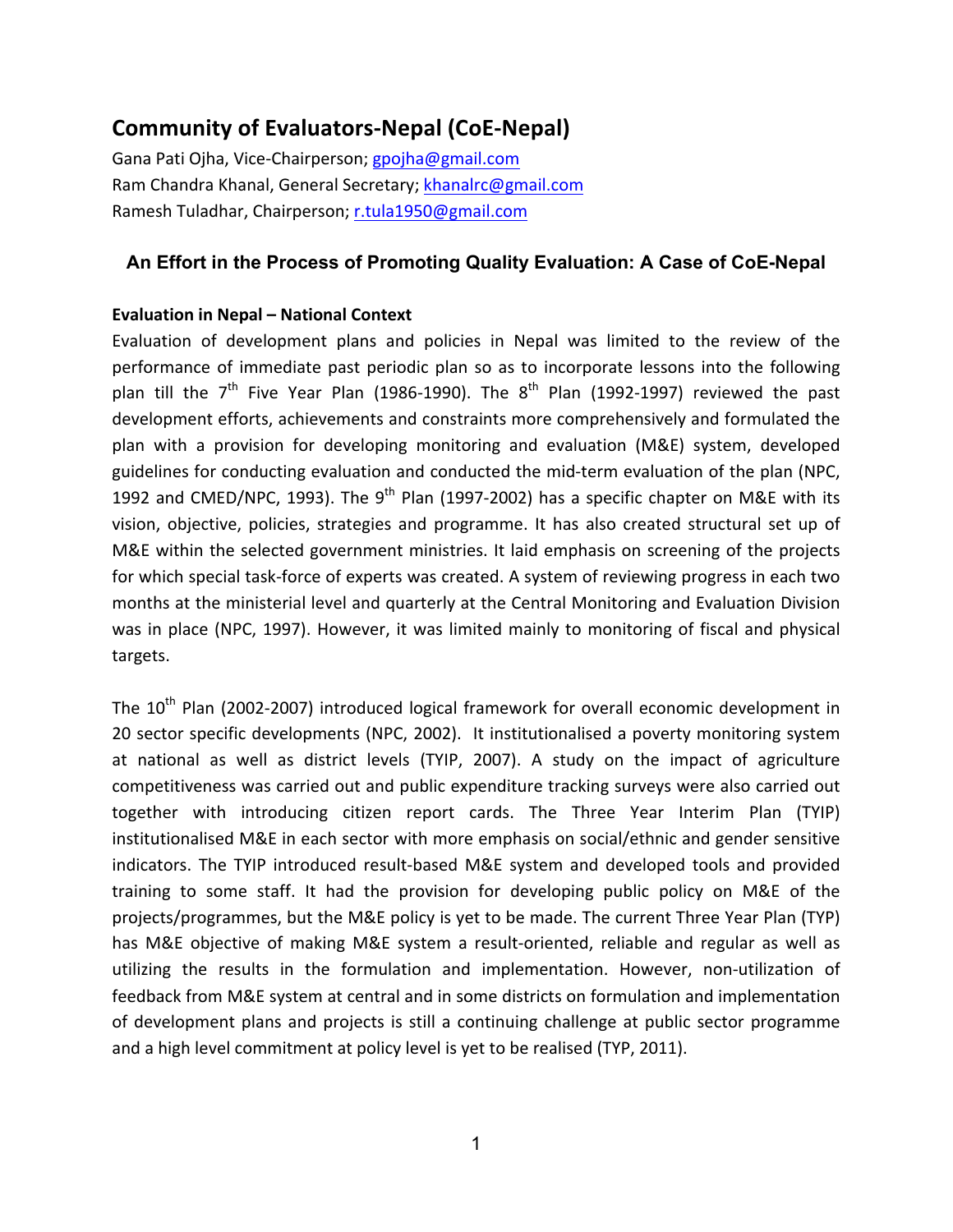Evaluation of local government funded projects was subject of evaluation according to Local Self Governance Action (1999), but due to political instability, the process has not been effectively done. Government of Nepal (GoN) is an active participant of Paris Declaration (2005) and the Accra Agenda for Action (2008). The findings of Joint Evaluation of the implementation of the Paris declaration phase II has shown the strong orientation towards development results in Nepal. However, its contribution to the use of country system, harmonization and mutual accountability is less plausible. Having said this, the consideration for implementation of the Paris Declaration has plausibly contributed to develop the level of assertiveness and confidence in major development actors in Nepal (OECD, 2010).

Though M&E thereafter is mainstreamed in each Plan, the emphasis is on the monitoring of target indicators and review of progress, whereas the importance of evaluation is yet to be realised by the government to a large extent. Evaluation in Nepal is largely limited to the donor supported projects including the UN agencies, irrespective of whether it is executed by the government or by non-government organisation (NGO) as it is a mandatory part of the project, in most of the cases. The proportion of the donor support to the development of Nepal is substantially high and the support is found in almost every sector ranging from agriculture development to environment protection, gender empowerment to social inclusion, and peace and development to democratisation. Likewise, the number of the projects is high in Nepal, generally of small size, which are implemented through NGOs and INGOs. The Social Welfare Council (SWC) is a responsible organization for M&E of all projects/programs implemented by all non-governmental organizations across the country. The focus is, however, limited to the projects related to international organizations. For example, out of 25 evaluations it has conducted, all were INGO implemented projects except one which was implemented by a national NGO (SWC, 2012).

As evaluation is an integral part of the projects, and generally it is conducted through an independent body/individual, the market of evaluation for independent evaluators is substantially high. There are consultancy firms and some known individuals who have been providing evaluation services in Nepal. However, these firms have expertise in research rather than evaluation and are conducting evaluation the way research is carried out, in many cases. At the same time, other stakeholders of evaluation including those working in M&E Divisions in public sector do work there because of the position as per the governments' regular assignments, not necessarily that they have training in nor in-depth knowledge of and ethics attached to evaluation (Ojha *et al*, 2009). As a result, their capacity to select the project for evaluation, develop terms of reference and make sound comments on evaluation carried out by independent evaluators is limited. As in other countries in South Asia, often the attitudes, experience and credibility of the evaluators that are relevant to the projects are overlooked;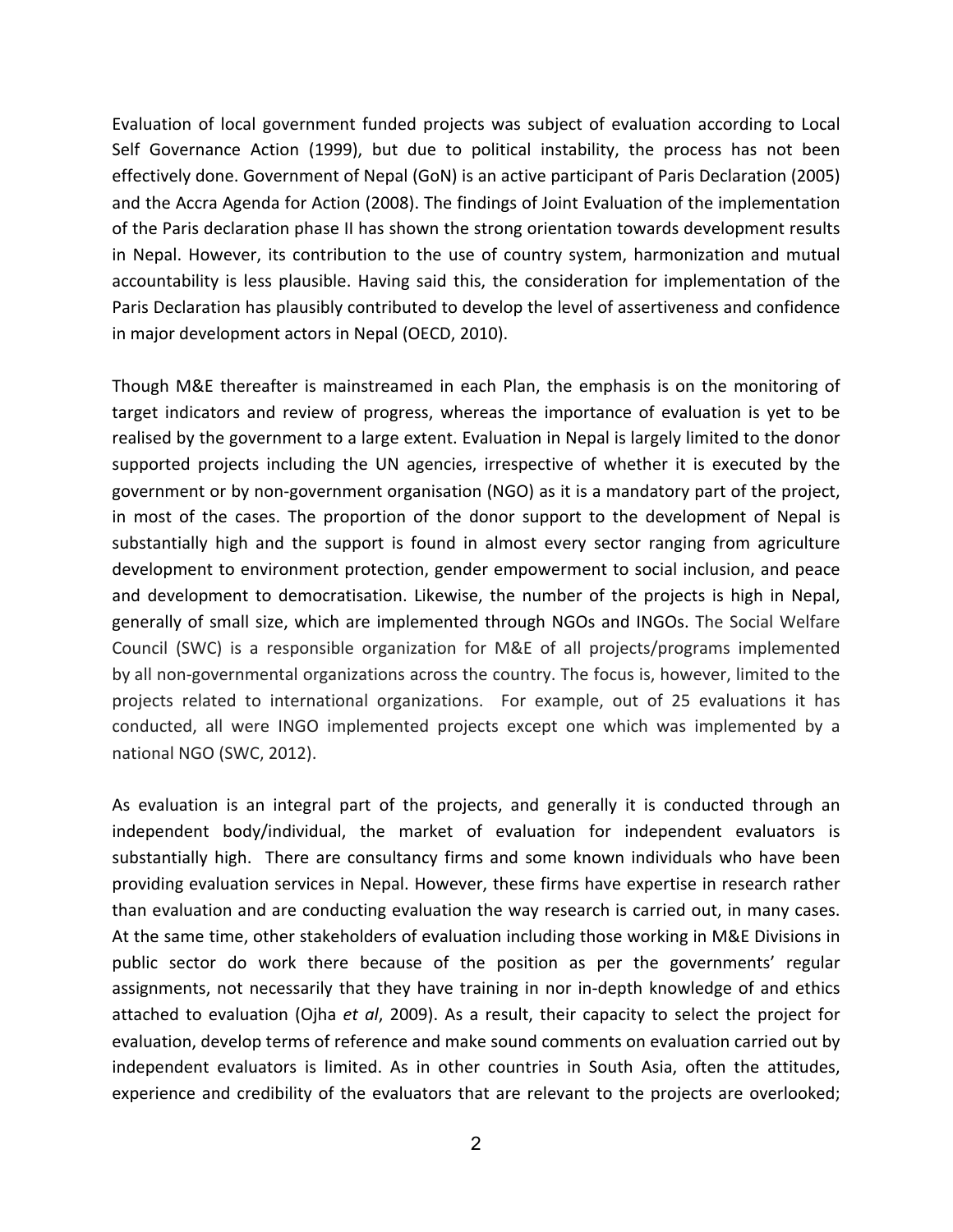and perception among evaluands is that "anybody could conduct evaluation" (Solomon, 2010). The Nepal case is not an exception to the above situation. Consequently, evaluations are of questionable quality and use of findings in decision making process is inadequately incorporated, reflecting the low contribution of evaluation to enhancing/ensuring development effectiveness in Nepal. Therefore evaluative culture with appropriate human resource in evaluation is yet to be developed to a desired level.

#### **Need for an Intervention in Evaluation**

In a changing socio-economic and environmental context characterized by limited resources and the increasing needs and expectations of the people, evaluation is now an essential tool for effective development management.

The present context of evaluation in Nepal is that it has increasingly gained a prominent role especially at project level. This is evidenced by the increasing number of evaluations commissioned and wide variety of approaches and techniques being used by evaluation practitioners and experts. There are, however, some challenges to enhance evaluative culture in Nepal at policy and practice level. Despite some works being started at national level, NPC has yet to develop evaluation policy, effectively co-ordinate among the ministries and ensure quality evaluation within its purview. SWC is also not in position to develop its comprehensive evaluation strategies for NGOs and INGOs. Similarly, among the private firms involved in evaluation, there was a very limited exchange and interaction to discuss and learn from each other. Even a very few organisations which focused on evaluation could not serve as an active platform on evaluation and capture the attention of a wide range of evaluation stakeholders. In addition, there is no mechanism for sharing and disseminating best practices, developing quality and ethical protocols, enhancing capacity of stakeholders, networking among evaluation societies, and researching evaluation.

Quality evaluation is an emerging concept in development management in Nepal but there was no such innovative, policy advocacy and capacity building initiative from non-government sector in order to support increasing demand of quality evaluation and field building process of evaluation in Nepal.

## **Establishment of CoE-Nepal**

Against the above context of need for enhancing evaluation capacity of public sector M&E staff, increasing the level of competency among evaluators and a need for creating a platform for exchange and interaction among evaluators, the Community of Evaluators-Nepal (CoE-N) was officially established in 2011 with a sole purpose of promoting evaluation field building in Nepal. The CoE-N is a non-profit, non-governmental, and non-partisan organization. The team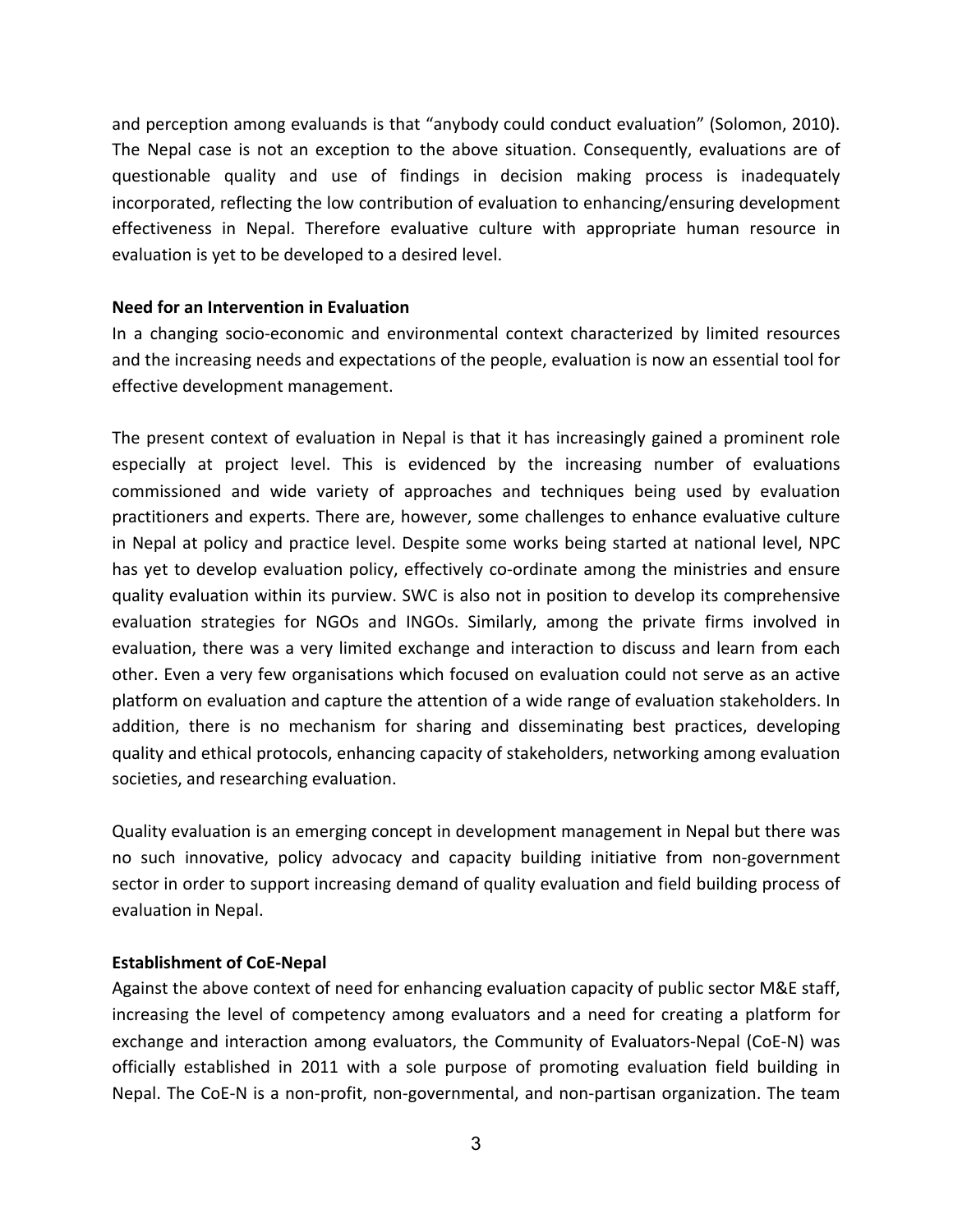comprises a pool of evaluators, development practitioners, and academicians with national and international work experience of over a decade. The CoE-N has a nine-member Governing Board.

The setting up of the CoE-N was largely inspired by the activities of the Community of Evaluators South Asia (COE-SA) particularly the Evaluation Conclave held in New Delhi in October 2010, and also a national seminar on "The Status of Evaluation in Nepal" held in Kathmandu in August 2010. A workshop on "Evaluation Status and Methodology in Nepal" organized in 2009 by Nepali CoE-SA members at the IUCN Nepal premises and their participation in the World Bank organized regional impact evaluation workshop, as well as discussion with some WB officials on the need for an independent evaluation body, were other motivating factors. The restrictive culture adopted by already existing evaluation societies, which were promoted by some projects, in their membership also served as an encouraging element to establish a broad-based evaluation organisation open to a large number of interested evaluators. Three of its current members were also founding members of CoE-SA who initiated discussion with interested experts involved in evaluation in Nepal. A series of discussions among the independent evaluators in Nepal and encouragement of CoE-SA for establishing national chapters in the countries of its members were also the inspiring factors for the creation of the CoE-N. CoE Nepal and its members have been working very closely with government agencies and non-government sectors in Nepal on different issues related to evaluation so it is clear that CoE Nepal can act as an influential organization both at policy and practice level in evaluation in Nepal

#### **Strategy and Implementation**

## **Enabling Environment for Evaluation**

The donor community, which has influential role in the development of Nepal, is supporting project level M&E system directly to manage the evaluation system or indirectly by mandating evaluation in development projects funded by them. There were also some specific projects implemented to strengthen M&E system in Nepal. The first project was "Strengthening of monitoring and evaluation system in Nepal" initiated in 1993 which developed guidelines for establishing M&E system, conducting monitoring, conducting review meeting, developing indicators, preparing logical framework, project management including monitoring of project. Another project "Strengthening Monitoring and Evaluation System in Nepal" (SMES Project) was implemented (2006 - 2009), and the government M&E system was strengthened to some extent through M&E human resources development; creating the M&E tools; and improving policy makers' and planning officers' understanding and support for M&E (IDCJI, 2012). It has also provided training for some public sector staff involved in planning, M&E and management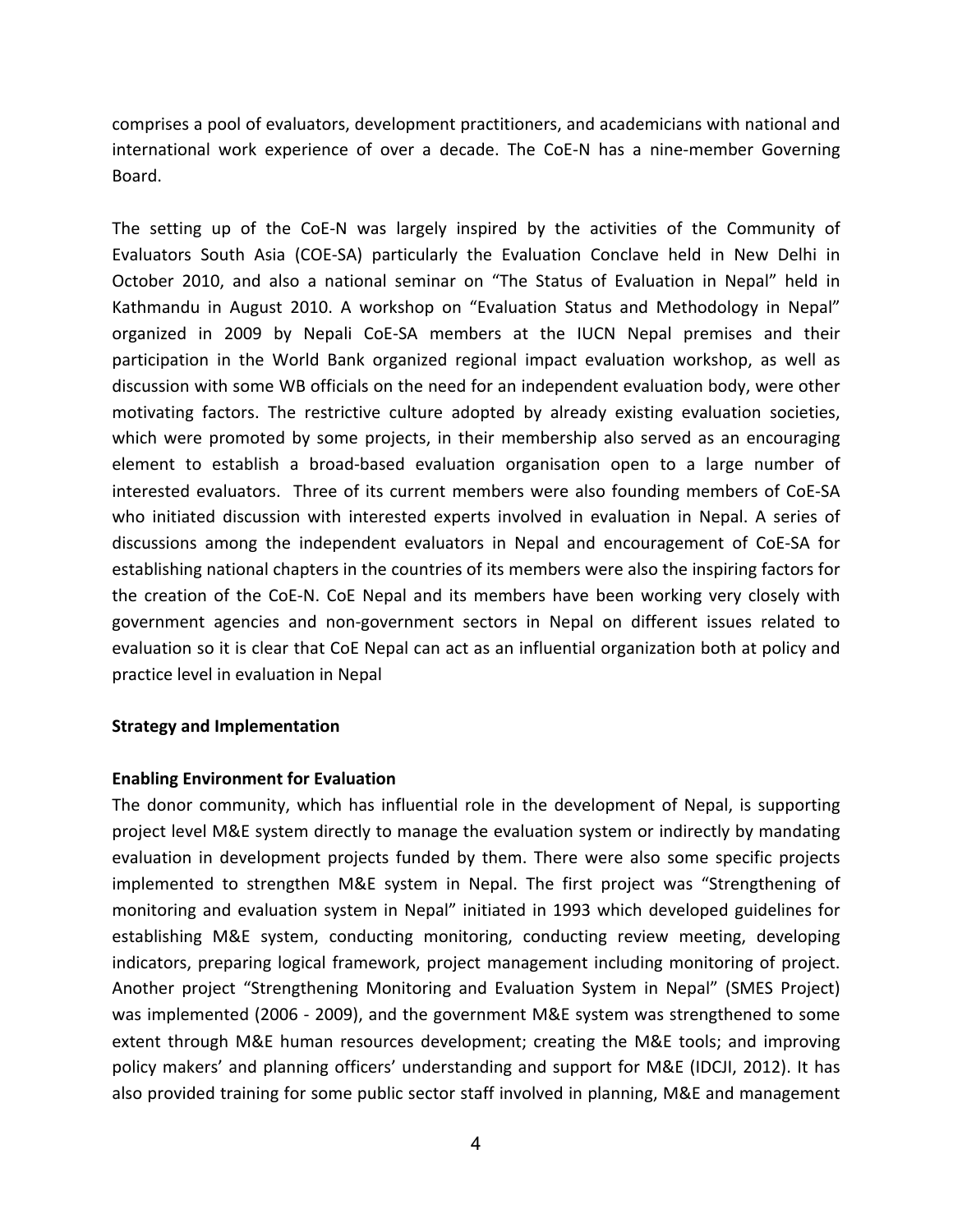information system but only to a limited extent. It has also developed guidelines for hiring external evaluation. There is another project "project for strengthening the monitoring and evaluation system in Nepal phase II" (SMES2) being implemented for 3.5 years (November 2011 to May 2015). This project intends to enhance the national capacity for implementing resultbased M&E system and coordination among the ministries in carrying out M&E system. In addition, large projects supported by the World Bank, Asian Development Bank (ADB) and other donors have also programmes to provide M&E training for the staff involved in the projects. Despite some efforts made, a bulk of M&E staff (almost two thirds) is yet to get even the basic training on M&E as informed by the head of the Central M&E Division (CMED) in the National Planning Commission (NPC). Government of Nepal has also undertaken a joint evaluation of the implementation of Paris Declaration Phase II.

Some international organisations such as Japanese Evaluation Society, Independent Evaluation Group in ADB and a US-based agency are showing interest to conduct short-term M&E training to public sector staff through the CMED in NPC as recently informed by its head in a meeting with one of the authors in connection with establishing linkage between the CMED and CoE-N. In Nepal, much depends on the personal initiative of staff, especially the head of the organisation. This time, the person heading the CMED, which is a focal point for strengthening and coordinating monitoring work and evaluation activities in development ministries and departments, is highly interested to strengthen evaluation system in Nepal. He is particularly interested in developing the capacity of public sector M&E staff on selecting development projects for evaluation, preparing terms of reference (ToR), managing and supporting evaluation. In an interaction with another author, SWC officials mentioned about their plan to make more systematic M&E process and had already started preparing a sector-wise roster of local experts.

Some other development partners have also conducted their portfolio evaluation. UNDP has recently carried out "Assessment of Development Results" which assessed the contribution of UNDP's intervention in Nepal's development (UNDP, 2012). In many projects, social audit and public hearings are performed to maintain transparency in project implementation. Similarly, a system of quotation and tender bidding is there to procure the goods and services. However, quite often, the quotations and tenders are subject of controversy and a lot happens under the screen though they are not all supported by evidence. What could be assumed is that more would happen if no system prevailed than what is happening using the loophole of the system.

From these initiatives in evaluation from both government and non-government sectors, it is clear that the enabling environment in Nepal has been increasing which can be properly utilized by CoE Nepal.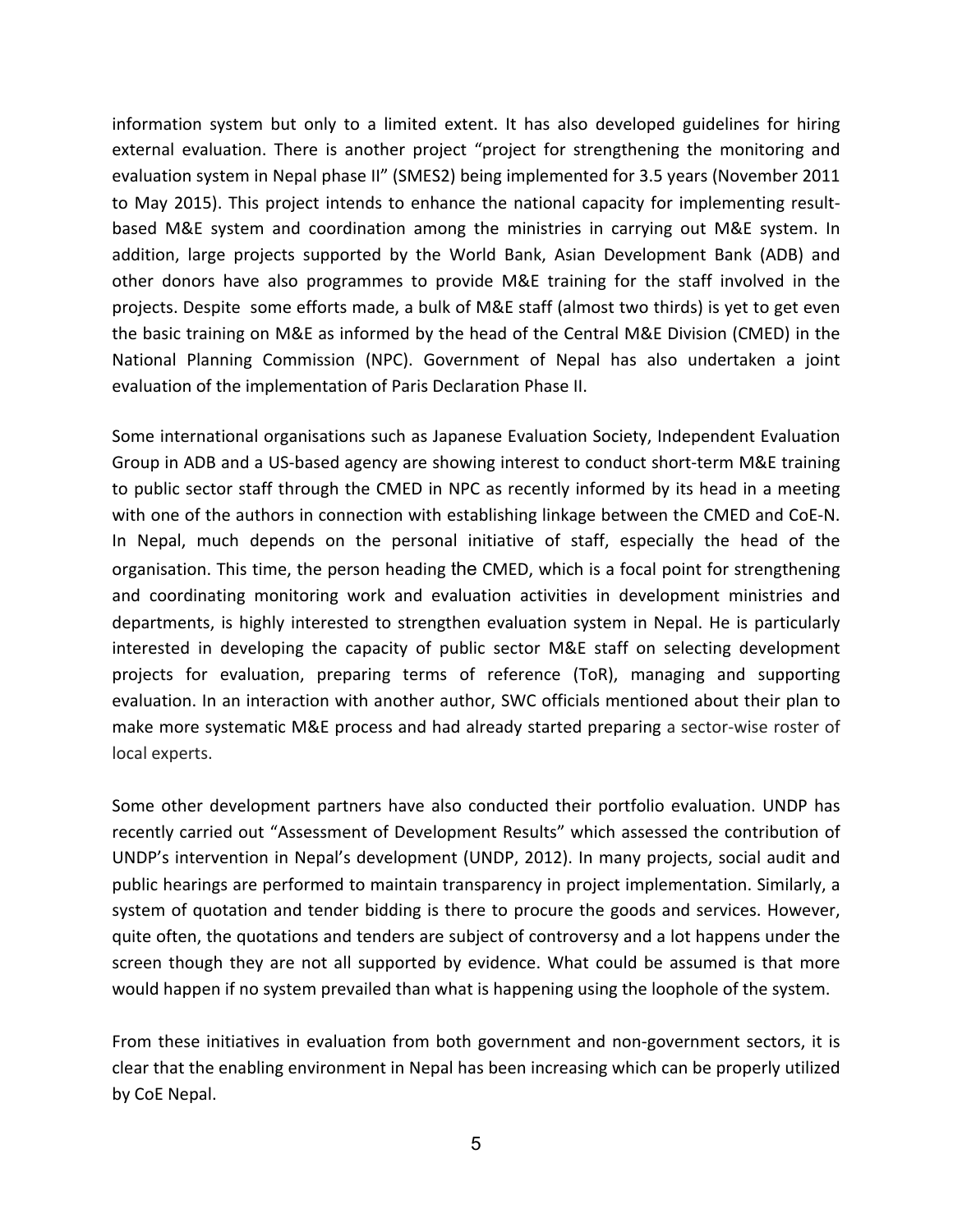#### **Developing/Strengthening a Sustainable Strategy to Enhance Individual Capacities**

The public M&E system has provided training to some of the M&E staff through specific projects but does not have partnership or its own institutions to provide evaluation training to keep them abreast with updated information on M&E. Though some training courses are run by Staff College as part of particular training course in some cases, it has been limited to an introductory course and useful for those who have not undergone M&E training earlier. The CMED head has shown interest, in our informal discussion, to forge partnerships with other organisations devoted to training. It is likely that CMED/NPC, in future, may forge a partnership for training public sector M&E staff with South Asia Institute of Advanced Studies (SIAS) which would conduct Training Evaluation for South Asia (TESA) in collaboration with CoE-Nepal. The latter is working on it.

#### **Strengthening Equity-Focused and Gender-Sensitive Evaluation**

Though Nepal has progressed poorly in economic front, it is doing well in non-economic indicators. Nepal is recognised as one of the "Top 10 Movers" when measured from the nonincome human development index (UNDP, 2010). It is especially development in social inclusion and gender equality that brings Nepal in this position. Social and gender equity have been subjects much discoursed in Nepal for the last five years not only in politics but also in development. Thanks to external development partners and People's Movement both of which fought strongly for equality. There are over 30,000 NGOs affiliated with SWC and 60% of which are involved in community/rural development wherein social empowerment is a part of the programme in most of the cases (SWC, 2012). In addition, there are more organisations registered with district administration offices but not affiliated with SWC. There are also a huge number of informal groups spread throughout the country and these are headed more by women than by men. Similarly, representation of vulnerable groups including ethnic minorities is ensured by using positive deviance approach in almost in all areas of development. The two national Plans formed thereafter have particularly paid attention to ensure social inclusion and gender equality including broad-based and higher economic growth; social development; targeted programs for excluded groups; and good governance to achieve the poverty alleviations. For promoting the good governance policy, GoN has implemented policies to strengthen the monitoring and evaluation (M&E) system (IDCJI, 2012) particularly in developing human resources and developing evaluation tools which have focus on whether the results of Plans have benefitted broader sector of the populace, especially those excluded from the earlier development, including ethnic minorities and women.

#### **Supporting Development Effectiveness and Results**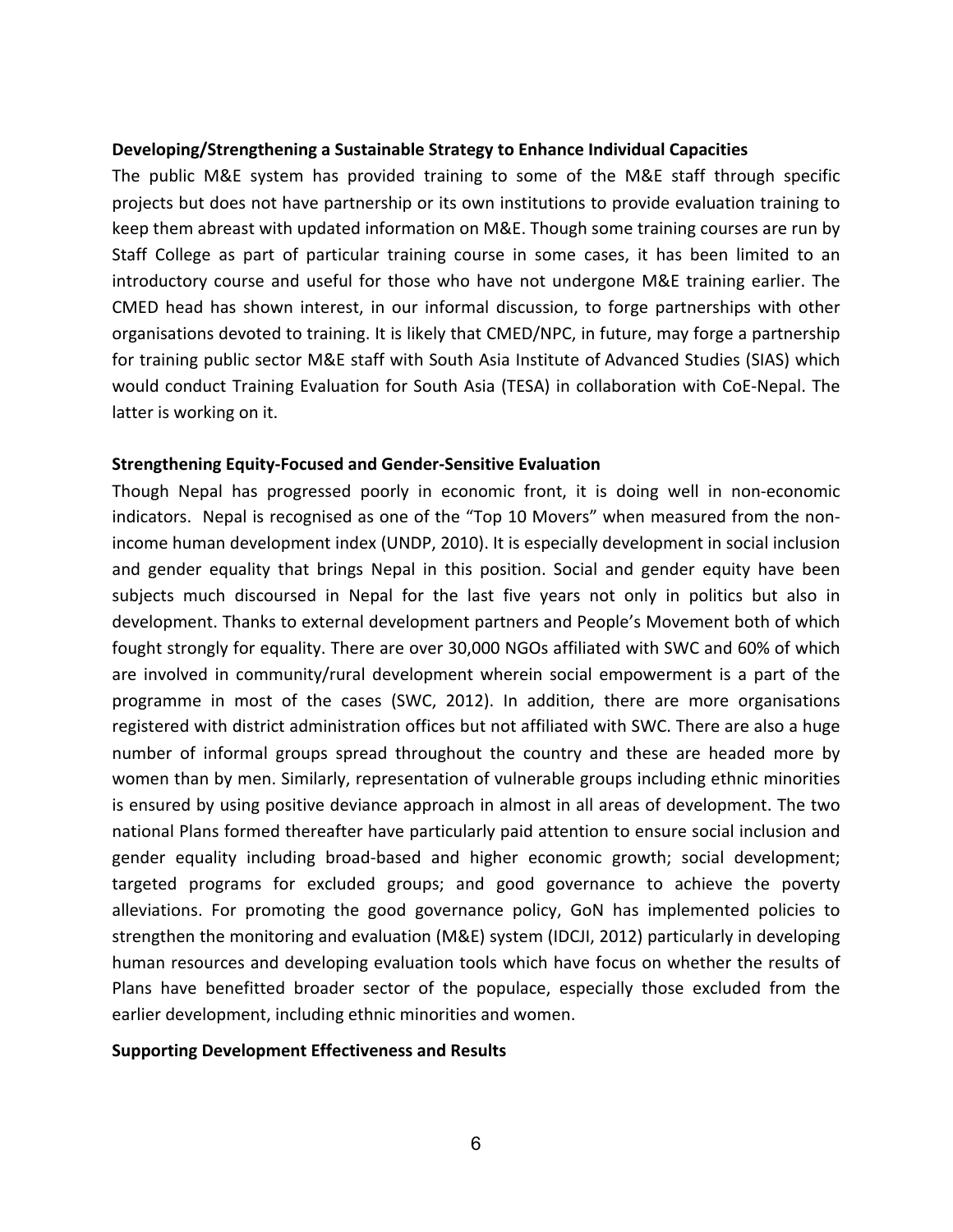Nepal has committed to make its development process effective and result-oriented in terms of poverty alleviation and attaining economic prosperity by involving different segments of society in the national development process. Government of Nepal has expressed its commitments to Paris Declaration (2005) and Accra Agenda for Action (2008) and has been working with development partners to achieve those objectives. Nepal has just passed the painful civil war and the peace process has not been ended yet but the development initiatives have being rapidly swollen up and there is a need for the proper management of development action in Nepal. This has also been reflected in the recent Development Plan of the government (TYP,  $2011$ ).

# CoE-N in Relation to Enabling Environment, Member Capacity, and Social and Gender **Inclusion**

The CoE-N has also considered issues related to enabling environment, developing individual capacity of member and social and gender inclusion to its organisational development. It has three broad themes such as knowledge development, capacity building and promotion of evaluation theory and practices. Under the promotion of evaluation, it has identified four major activities to create enabling environment. These include networking with likeminded organizations; advocacy for mainstreaming evaluation in the development cycle; policy dialogue for the effective use of evaluation; and collaborative research and outreach with national and international evaluation organizations. In a very short span of its life, it has developed linkages with likeminded organisations such as CoE-South Asia, EvalPartners, SLEvA, IOCE, South Asia Institute for Advanced Studies for information exchange, organising workshops and conclaves and conduct training on evaluation.

CoE-N intends to build the capacity of its members through training on TESA module and organising other professional development trainings of evaluators on evaluation standards, ethics, norms and code of conduct; participation in national and international conferences, conclaves, webinars, seminars, and workshops on topics related to evaluation; and working together in collaborative research on evaluation theory, practices, models, methods and approaches.

CoE-N also intends to develop knowledge on innovative approaches such as appreciative inquiry, contribution analysis, impact assessment and equity-focused evaluation through emerging evaluation research including in the areas but not limiting to climate change, disaster risk management, security system reforms, and peace and development. Focus on equity can also be viewed by looking at its founding members and board of directors. It has both male and female members as its founders and board members coming from different ethnic groups. CoE-N has therefore been conscious to become equity-focused and gender-sensitive.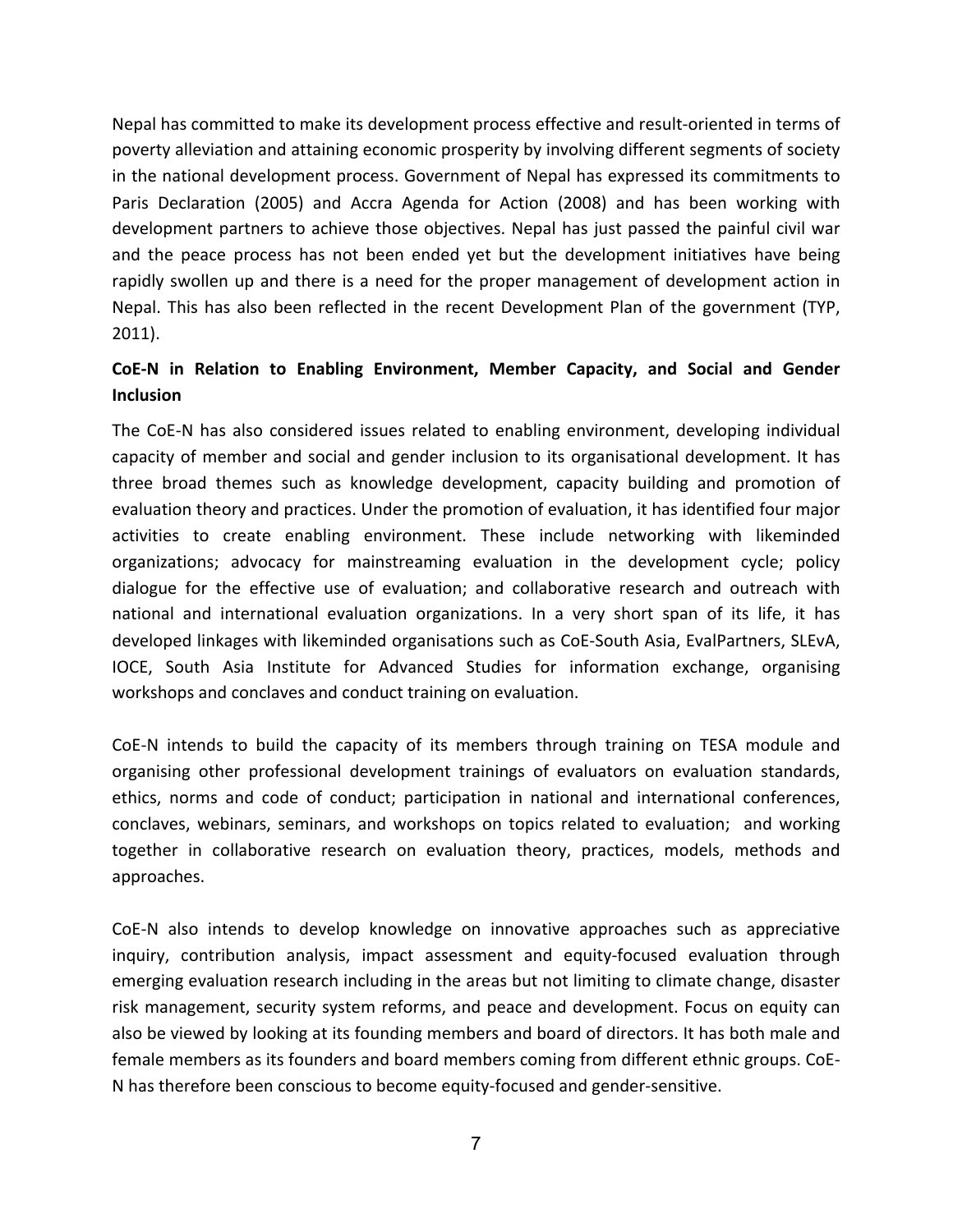#### **Challenges**

A continuous advocacy to create demand for quality evaluation is one of the challenges CoE-N is facing as small number of organizations is involved in evaluation in Nepal.<sup>1</sup> On one hand, the number of organisations devoted to promoting evaluation is small. On another front, as Nepal is characterised by demand-constraint country, a strong and continuous advocacy would be required. Therefore, carrying out a strong and continuous advocacy required for long time by small number of organisations established recently is a substantial challenge. Another important challenge CoE-N is encountering is the capacity of its constituents to develop human resources of stakeholders of evaluation. Though CoE-N is forging partnerships with SLEvA and SIAS for building the capacity of evaluation stakeholders through TESA module, it may be able to provide training only to a small proportion of the untrained M&E personnel, as their number is abundant. It may take a long time to provide the training to these individuals. The third biggest challenge is raising funds for implementing its research, capacity building and activities related to promotion of evaluation in Nepal. As a very young organisation, CoE Nepal is yet to develop networks with funding agencies. The funding agencies have tendency of supporting already established organisations rather than new ones like CoE Nepal. Therefore, getting business in the beginning is a real challenge.

#### **Progress and Results**

CoE-N is a recently established organisation. It has just completed its forming and storming stages. Norming stage is ongoing. Under the forming and storming stages, it has obtained legal status and a governing body is formed. It has developed its vision, mission, goal, objective and tentative programmes (See website: www.coe-nepal.org.np.) Linkages with some likeminded organisations listed above (see the section on strengthening equity-focused and gendersensitive evaluation systems and evaluations) have been established. Dialogue is underway to establish relations with national M&E Division for training and other related activities. Before its formal establishment, it conducted two seminars with M&E staff working for public and civil society sectors. It is now in the process of developing its norms covering ethical issues. It has now simultaneously started performing. It is now actively involved in organising the Evaluation Conclave 2013 in February in Kathmandu Nepal in collaboration with CoE South Asia. CoE members are involved in raising evaluation need in development management in various workshops and seminars. CoE is also in the process of establishing links with individual evaluators as well as organizations interested in the evaluation field building processes. It is also working on piloting the TESA module in Nepal in collaboration with SLEvA and SIAS.

 $<sup>1</sup>$  One evaluation organization (Nepal Evaluation Society) is found to be somewhat active. The activities of</sup> SOME and other organizations are little known.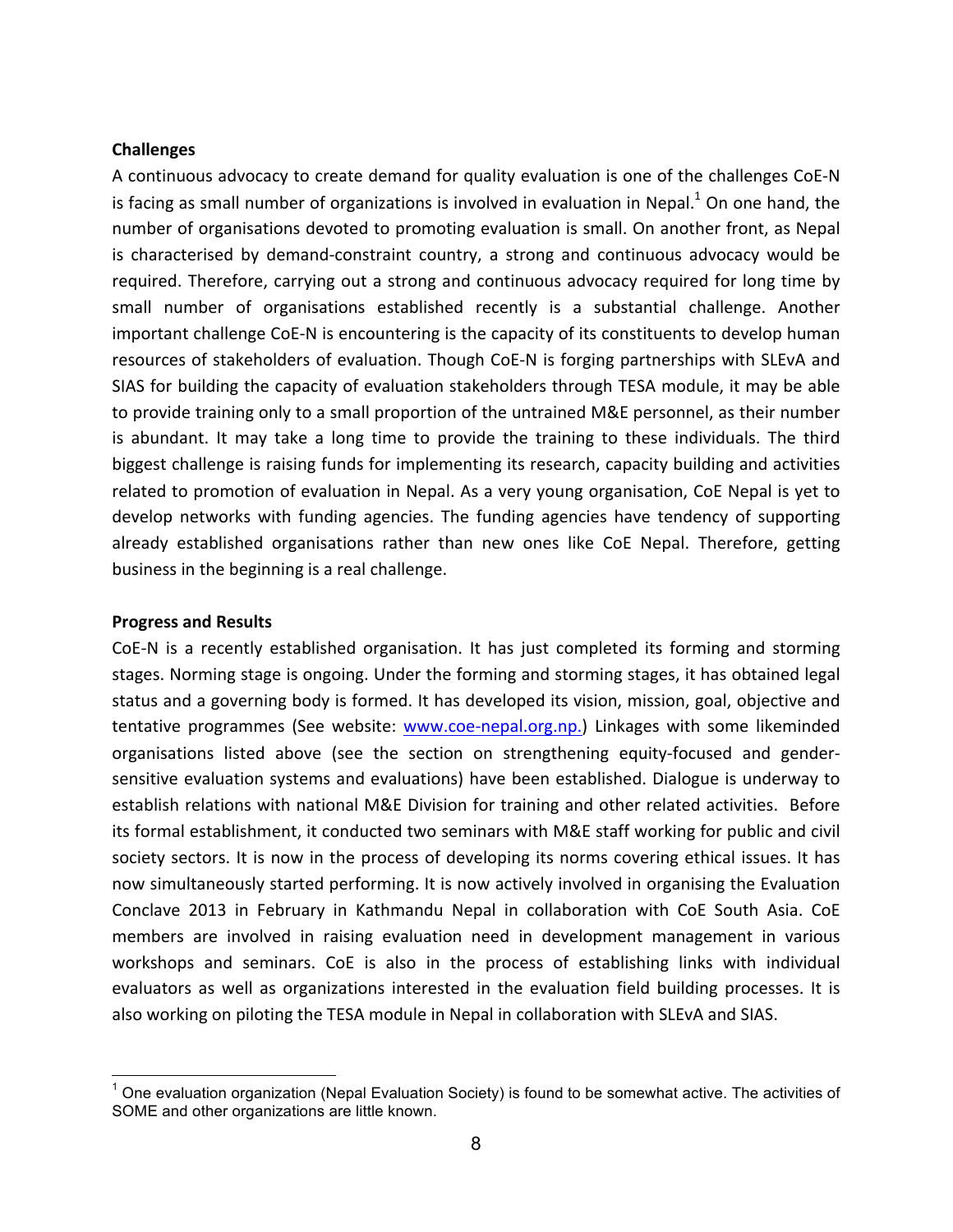## **Key)Enabling)Factors**

Strong commitment of members and their continuous efforts as well as encouragement from CoE (South Asia) have perhaps been the important enabling factors that enabled CoE-Nepal to achieve the progress towards the expected results. Besides, experts and knowledge persons working in the development planning and management in Nepal and outside were also a great source of inspiration to take the initiative further to enhance evaluation culture in Nepal.

## **Innovations and Lessons Learned**

Team work and continuous efforts are necessary to run a volunteer organization. Members need to commit not only volunteering the time but also that they need to donate funds. This approach of putting time and money of the members is alright for some time but it lessens the interest of members in the long-run. So external technical and financial support for carrying out activities related to the promotion evaluation is important, at least in the beginning of organisations which are of non-profit nature.

# **Next Steps**

Segone has categorised country contexts into four groups from the perspective of evaluation capacity (Segone, 2009)<sup>2</sup>. Nepal falls between vicious circle and evidence demand constrained countries from the M&E perspective. The quality and quantity of evidence is slightly improving from the vicious circle stage where evidence is technically weak and policy makers have little capacity to use the evidence. Next steps therefore would have to be developed accordingly to fit this context.

# **Strengthen the Enabling Environment**

CoE-N will network with likeminded organizations to launch advocacy for mainstreaming evaluation in the development cycle of the state and non-state actors. It has already initiated dialogue with the NPC and has proposed to prepare an evaluation policy. This process will be strengthened in future. The policy makers will be invited in the Evaluation Conclave as a key note speaker and panellist which would stimulate them to form evaluation policy and use of evaluation in policy decision. CoE-N will also forge networking with the SWC and UN bodies to advocate for evidence-based quality evaluation and use of it in the development cycle. This will create a platform of evaluators for rigorous discussion.

## **Strengthen Individual Capacities**

CoE-N is in the process of collaboration with SLEvA and SIAS for piloting and conducting TESA training to individuals including those involved in M&E working at both state and non-state

 $2$  Vicious circle countries: evidence is technically week and policy makers have little capacity to make use of it; Evidence supply-constraint countries: though evidence technically weak, it is increasingly demanded by policy makers; Evidence demand-constraint countries: the quantity and quality of evidence is increasing but it is not demanded for decision-making; and Virtuous circle countries: evidence is technically robust and is being used increasingly for decision-making.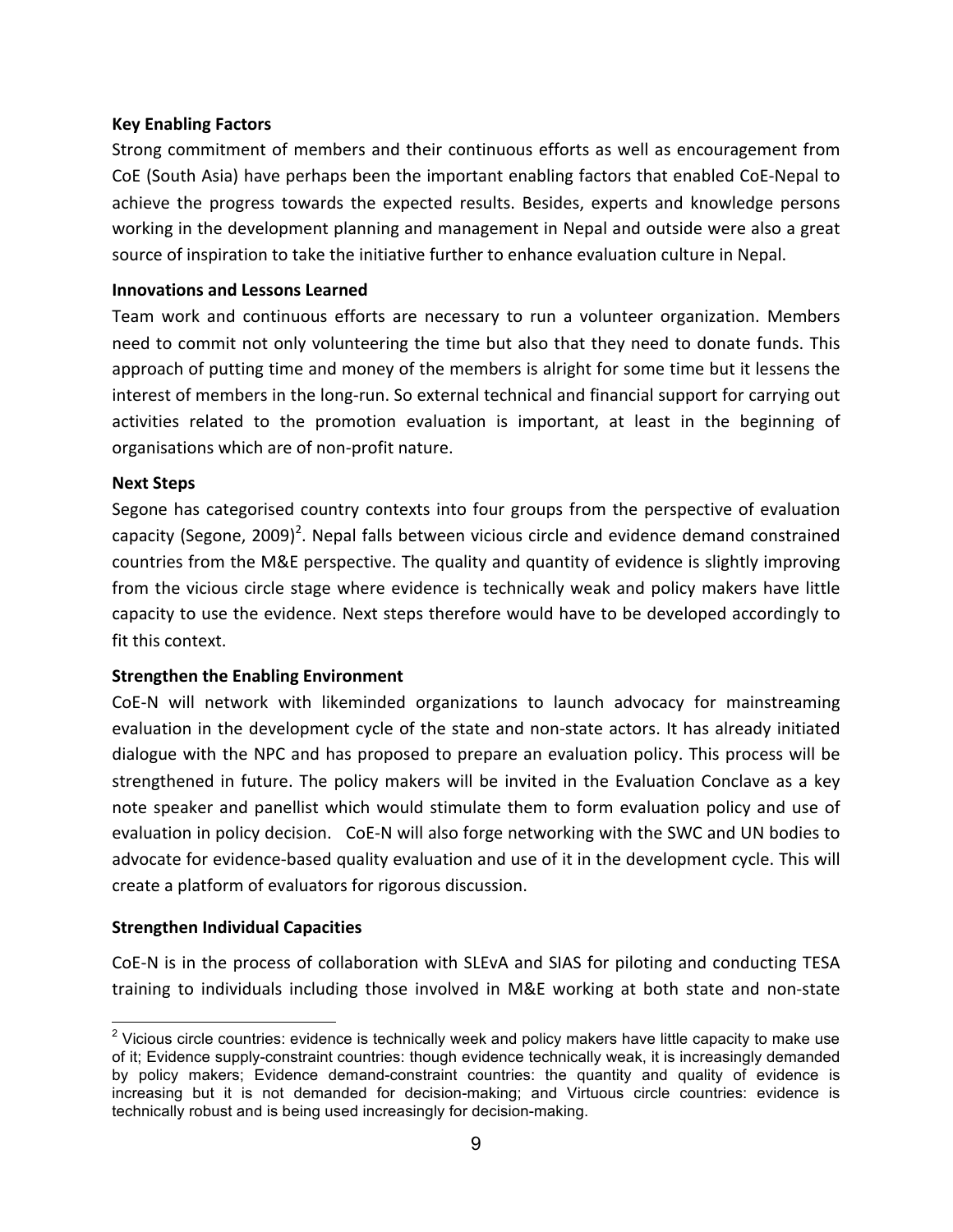sectors. Some individuals would take whole TESA course, especially those who have not received evaluation training before. Others would be offered with specific modules as per the interest of individuals. A Training-of-Trainers (ToT) approach will be adopted where a certain number of individuals will be trained as core team members to become facilitators for other interested individuals to take the course. The course will cover both managerial and technical aspects. The managerial aspect will cover developing ToR, supervising evaluation, commenting on evaluation reports, providing logistics and other support to evaluators, working as reference group members, calling tender for evaluation, evaluating tenders and tracking the progress of project/programme and evaluation. The technical aspect will deal with how to conduct evaluation including methodology development, maintaining independence, team building, preparing and disseminating report.

## **Promoting Evaluation Theory and Practice**

One of the objectives of CoE-Nepal is to promote appropriate evaluation theory and practice in order to enhance quality evaluation and their adequate utilization by demand side to ensure better development effectiveness. CoE-Nepal is trying to forge collaboration with national and international organizations to work in this issue.

#### **Advocating for Equity-Focused and Gender-Sensitive Evaluation Systems**

CoE-N will identify national and international advocacy partners and get advocacy tools from partners that have developed them. Together with national partners, it will launch advocacy tools by inviting policy-makers including the NPC members and related Division heads. Secondly, it will participate institutionally and also will encourage its members to participate individually in the advocacy programmes initiated by other organisations for equity focused and gender sensitive evaluation system. Probable partners in this respect could be UN Women, UNICEF, NES and others.

#### **Strengthen Institutional Capacity of CoE-N**

While developing capacity of other stakeholders, there will be capacity developed of CoE-N simultaneously. There will be training for CoE-N members, on both TESA course as well as professional development training on evaluation standards, ethics, norms and codes of conduct. There will also be seminar/workshop/conference/conclave on evaluation theory, practices, model, methods; and individuals will be encouraged to participate. Specifically, its members will participate in TESA ToT and will be involved in facilitating the TESA module. It will place evaluation materials into its website and would strengthen knowledge management system. This approach will contribute to develop the technical capacity of CoE-N.

CoE Nepal will carry out the following activities in its immediate future which will strengthen its capacity in the field of knowledge building, capacity development and evaluation promotion: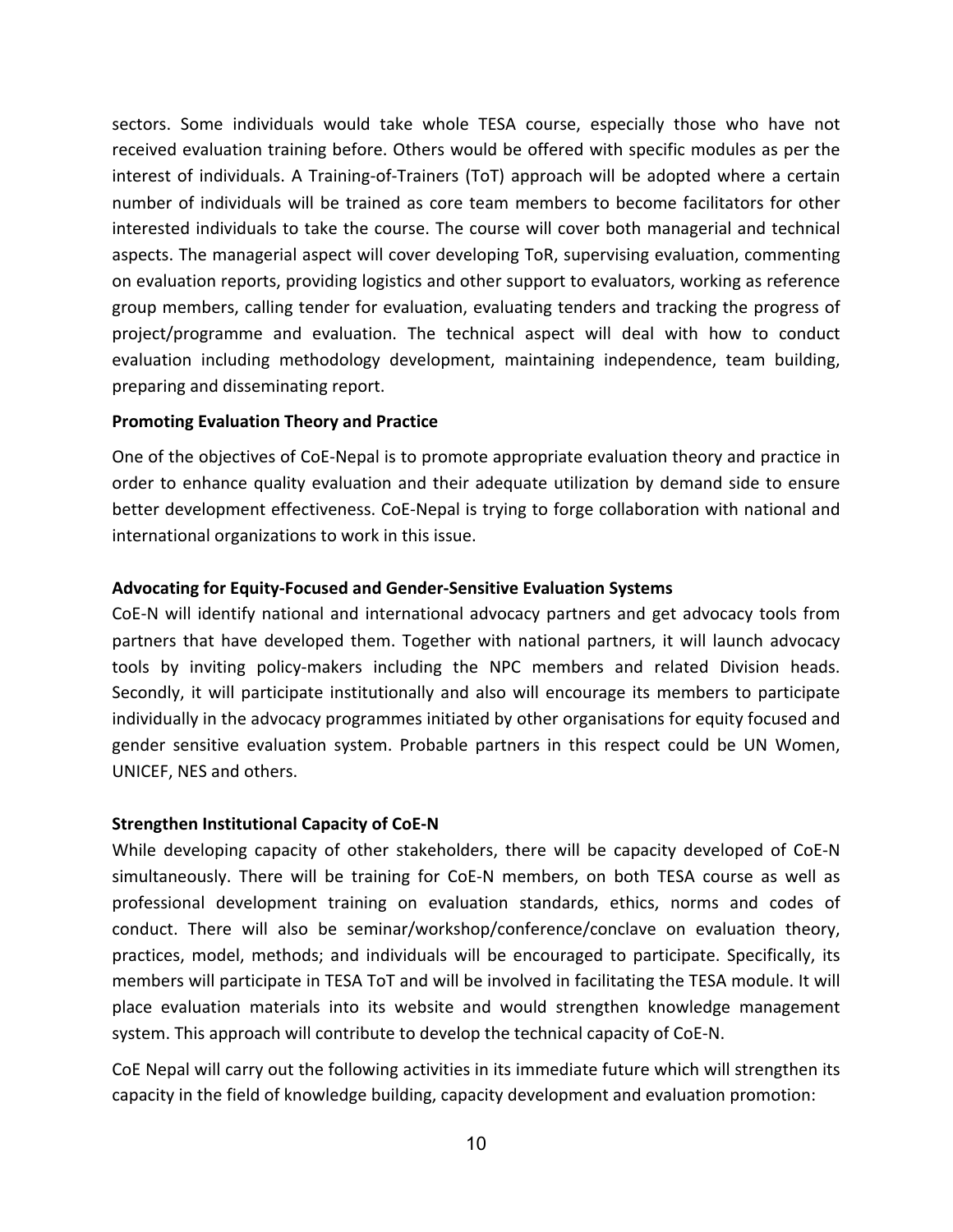- Conducting evaluators' inventory
- Situation analysis of evaluation in Nepal
- Carrying out collaborative research on evaluation
- Advocacy and lobbying for utilization of evaluation results
- Organising national level seminars/workshops
- Participating in regional and international conferences/conclaves/meetings
- Piloting TESA in collaboration with SLEvA and SIAS
- Conducting TESA module in collaboration with SLEvA and SIAS
- Organising Evaluation Conclave collaboratively with CoE-SA in Kathmandu in February 2013